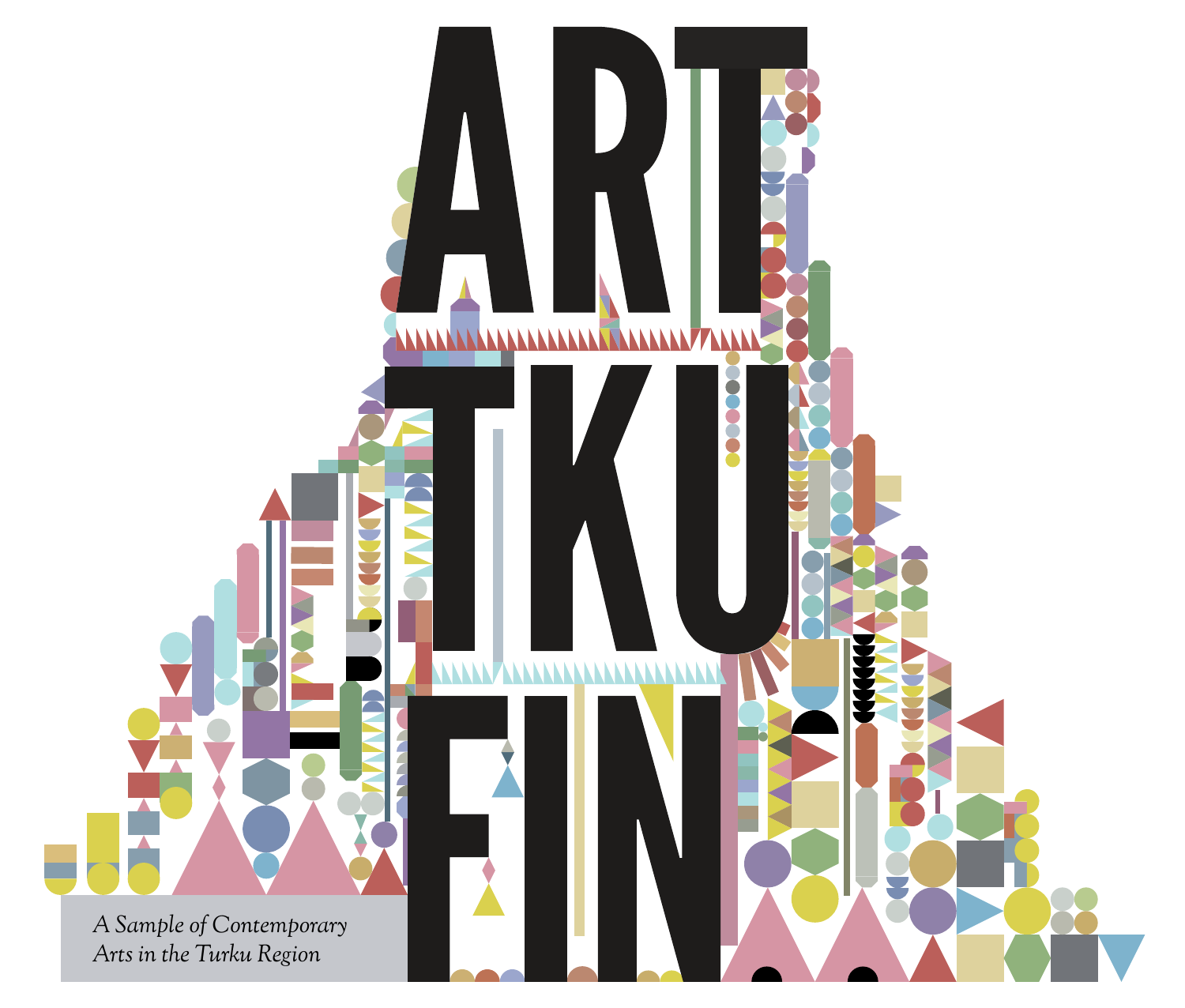#### **DODDOE** MVVVVVV**VACAOILLU**O-EL



### A SAMPLE OF CONTEMPORARY ARTS IN THE TURKU REGION

*Turku, located in the South-West corner of Finland by the Archipelago Sea is the fifth largest city in Finland with its population of about 175,000 inhabitants. Turku has always served as a gate for Western cultural infl uences into Finland, and the contemporary visual arts in the Turku region today are strong and diversified. The region is active in all fields connected to contem porary art: education, research, exhibitions, events, museums, galleries, communities and artist run organisations.*

# ART ASSOCIATIONS

*There are several art associations for professional artists in Turku. Most of the artists are involved in at least one of the regional associations as well as in one of the national associations. There are approximately 150 professional artists altogether in the Turku region.*

*The associations run their own galleries and residencies and organize events. They also diligently keep their members informed about upcoming events etc.*

#### MUSEUMS

*Turku has three major museums for contemporary art: the Turku Art Museum, Aboa Vetus & Ars Nova and Wäinö Aaltonen Museum. The museums' exhibitions range from large international group exhibitions and thematic exhibitions to focused retrospectives of national heroes.* 

#### **EDUCATION**

*The Turku School of Fine Arts was established in 1830 and was the fi rst in Finland. At present the school is called Turku Arts Academy and is part of Turku University of Applied Sciences. The Degree Programme*  of Fine Arts offer four year studies of *photography and fine arts with high quality, is active part of local and national art field and has good connections abroad. Turku also has two universities with art history as a curriculum subject.*

#### ARTS COUNCIL OF SOUTH-WEST FINLAND

*The Arts Council of South-West Finland promotes and supports arts in its region by awarding grants, organizing development projects and offering information, expertise and contacts for artists and art-based projects. A Regional Arts Council is the local representative of the national arts administration of the state of Finland.*

#### 2011. CULTURE? WHAT'S THAT? IN 2011, YOU WILL HAVE THE WHOLE YEAR TO FIND OUT.

*In 2011, Turku is the European Capital of Culture and each day of the year is fi lled with abundant reasons to visit the city. Turku 2011 comprises about 150 projects and a multitude of individual events. The year promises to offer international names and local stars, grand events and smaller encounters, one-night shows and sustaining cultural relationships.* 

*The Capital of Culture year will be constructed by many competent hands and burning hearts. Among the contributors are the residents of Turku, a large group of cultural enthusiasts, and the city of Tallinn, Estonia, the other Capital of Culture in 2011.* 



### TURKU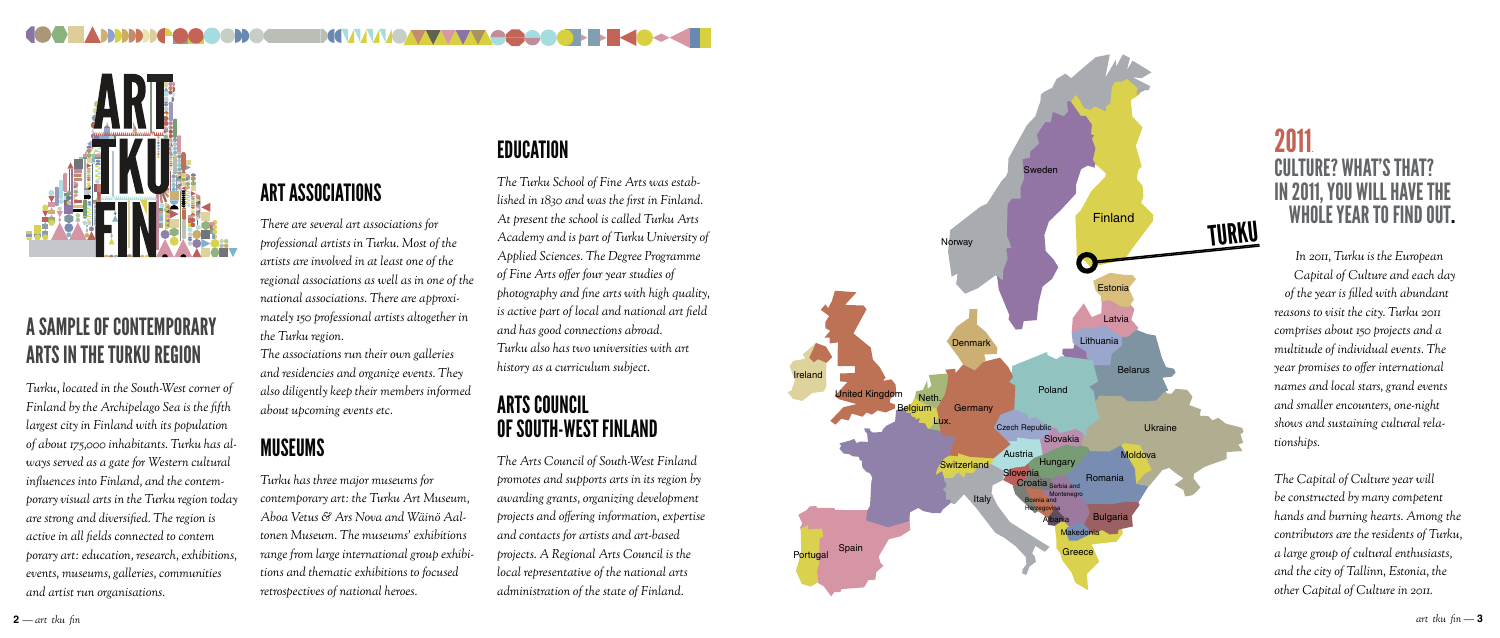#### 100 ADDDDICOOODD GERMAN WOOYY YN COOOP FEIGO OF FEIGO

### B-GALLERIA

*—B-galleria is a non-profi t art gallery founded in 2004 and run by a group of artists, designers, graphic artists, musicians, and cultural activists. The main purpose of the gallery is to provide an inexpensive and easily approachable gallery space for young emerging artists and their ideas. The gallery doubles as a project room for gigs, fi lm screenings, lectures, workshops and other art activities and happenings. Bgalleria has also collaborated with several international artists and galleries.*



Elina Minn: Paper installation, 2008



Hertta Kiiski: Your right, 2009 Margarita Rosselló Ramón: Pig, 2009



Ulla Maija Pitkänen: Koivun herkkä iho, 2009







### CONTACT INFORMATION

B-galleria Aninkaistenkatu 5 L 5 20100 Turku Finland

Tel. +358 (0) 442 845 381 bgalleria@gmail.com http://bgalleria.net

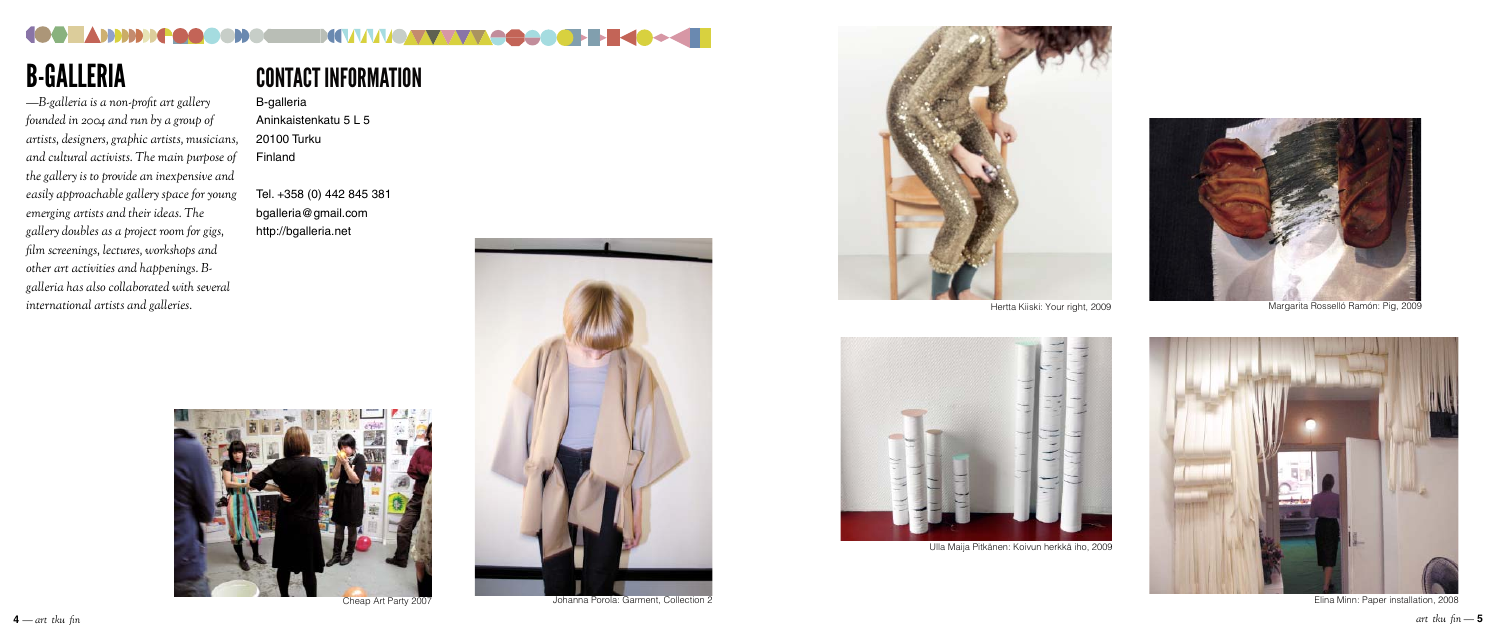#### 100 AMMMOOODOGEED (WWW.YYYYACOCOPE-E40+4 F

## JÖÖTTI - SCULPTORS **ASSOCIATION**

*—Jöötti's bronze casting foundry was founded by sculptors in Turku in 1990, and has been operating since. The association runs a versatile, well-equipped art foundry in the old army barracks area of Pääskyvuori. The foundry is designed with work*  safety, ergonomics and fire safety in mind. *As members Jöötti accepts professional artists with a proficiency in cire perdue bronze casting. Jöötti also organizes exhibitions and workshops.*

#### THE SCULPTORS

*Béla Czitrom, Outi Eronen, Kari-Petteri Kakko, Veikko Karskela, Sinikka Mäki-Lertola, Erik Mäkinen, Mika Natri, Maarit Nissilä, Markku Ojala, Sampo Parkkonen, Merja Pitkänen, Jani Rättyä, Sofi a Saari, Jyri Sammallahti, Silja Selonen, Juhana Tainio and Juha Welling*





Mika Natri: Rubbery Fields Forever, plastic and rubber, 2008 Sinikka Mäki-Lertola: Structure II, 2009, bronze Meria Pitkänen: Troop, 2008, aluminium, iron, installation







Maarit Nissilä: Jompi-kumpi and Kölli, 2007, bronze Jani Rättyä: I receive (ochre) 2009, plaster pigment wood



### CONTACT INFORMATION

Pronssivalimo Pääskyvuoren kasarmi **Talvitie** 20610 Turku Finland

puheenjohtaja@jootti.org sihteeri@jootti.org www.jootti.org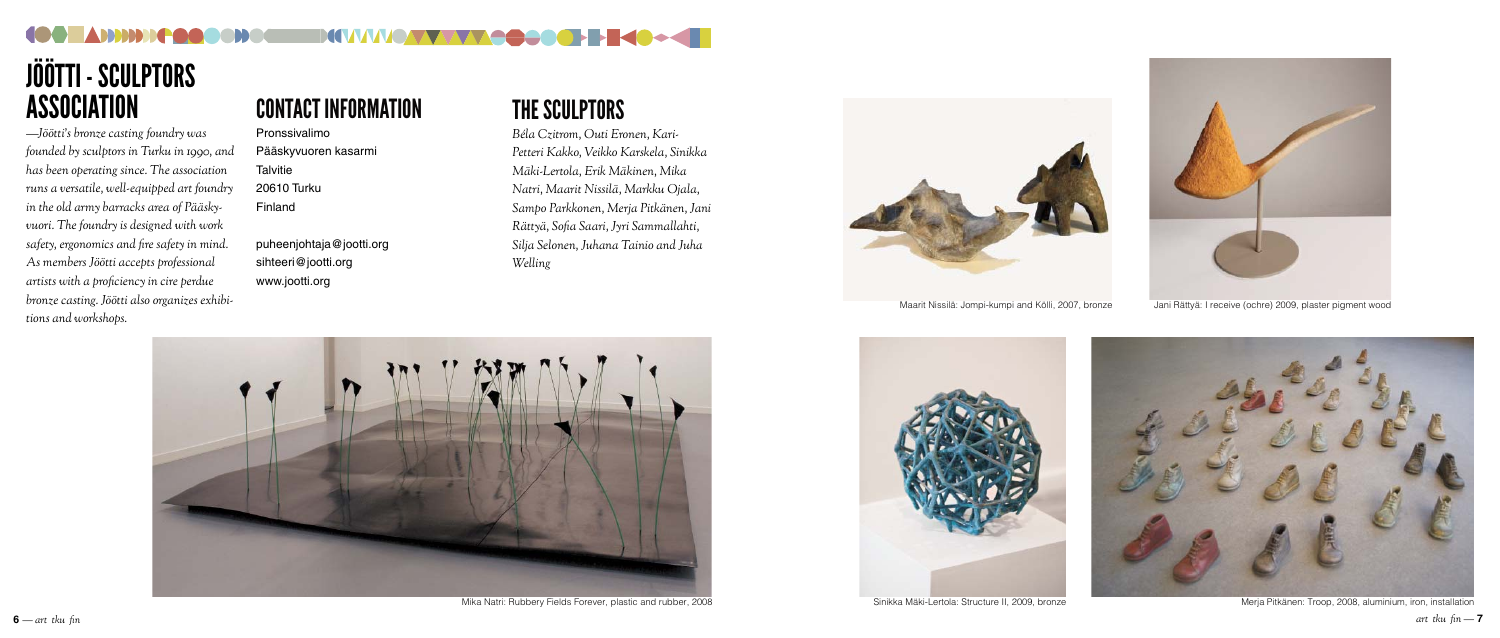

#### **BOOT ANNING DOOR ONE COMPANY**

## PHOTOGRAPHIC CENTRE PERI

*—Photographic Centre Peri is a regional photographic centre founded in 1987 to operate in the southwest region of Finland and in Turku district.*

*The main function of the photographic centre is to promote and develop photographic art and culture in the region. The centre has an extensive exhibition program presenting approximately 12 exhibitions a year of Finnish and international contem-*

Photograps by Photograps<br>(from left)

n/ **STATISTICS** 

#### CONTACT INFORMATION

Photographic Centre Peri Itäinen Rantakatu 38 20810 Turku Finland

Tel. + 358 (0) 226 208 50 info@peri.fi www.peri.fi





*porary photographic and video art. Photographic Centre Peri also runs an artist in residence program, organizes seminars and various projects exploring photographic art.*

### WWW.KATSE.ORG

*katse.org is a web magazine published by Peri focusing on Finnish photography and photographic research.*

Wilma Hurskainen, Elina Relander, Tamara Piilola, Luce Moreau, Nanna Saarhelo, Marko Karo

(from top) Katerina Mistal, Iina Esko, Juliana Harkki Sasu Sorkio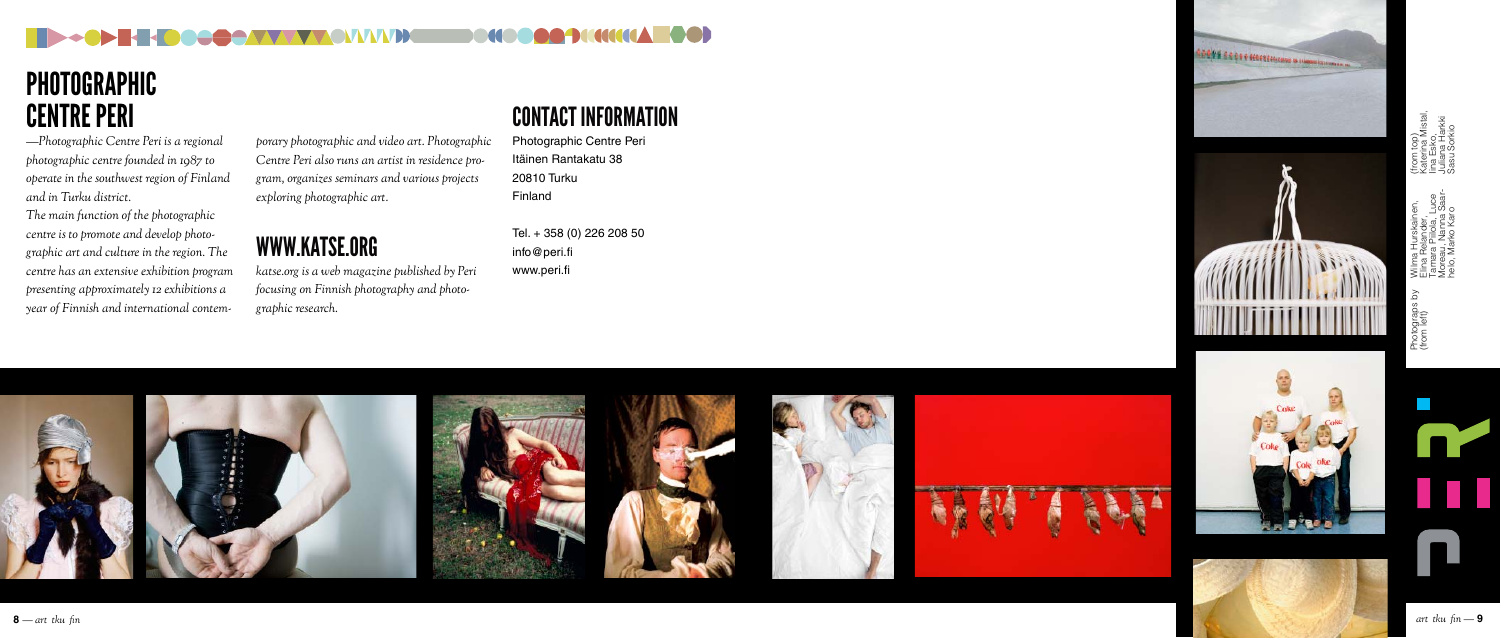

Laura Miettinen: Solitude, 2008, pigment transfer and acrylic on MDF board (detail)

#### 100 ANNINICOOOD CERTIFY TYPES OF FICTION

### TURKU PRINTMAKERS **ASSOCIATION**



Marita Mikkonen: Bridge to the forest with the lilies of the valley 2008, lithography, rolling from a wood plate



Matti Helenius: Tattered Heart, 2008, collagraphy

Tel. +358 (0) 223 299 96 www.turun-taidegraafikot.fi ttg@turun-taidegraafikot.fi

*—The Turku Printmakers Association is a professional printmakers' organization, the aim of which is to promote graphic art. The association was founded in 1933, and has 93 artist members. It runs its own gallery Joella, which has 14 exhibitions annually. All artists can apply for an exhibition in the gallery. The association organizes group exhibitions in Finland as well as abroad annually, and maintains contacts with European printmakers associations. The association has its own printmaking studio, which is open also for non-members.*



Tonja Goldblatt: Autumn, 2007 engraving and ink on a window frame



Markku Haanpää: Family tree, 2008, cyanotype

### CONTACT INFORMATION

Galleria Joella Läntinen Rantakatu 21 20100 Turku Finland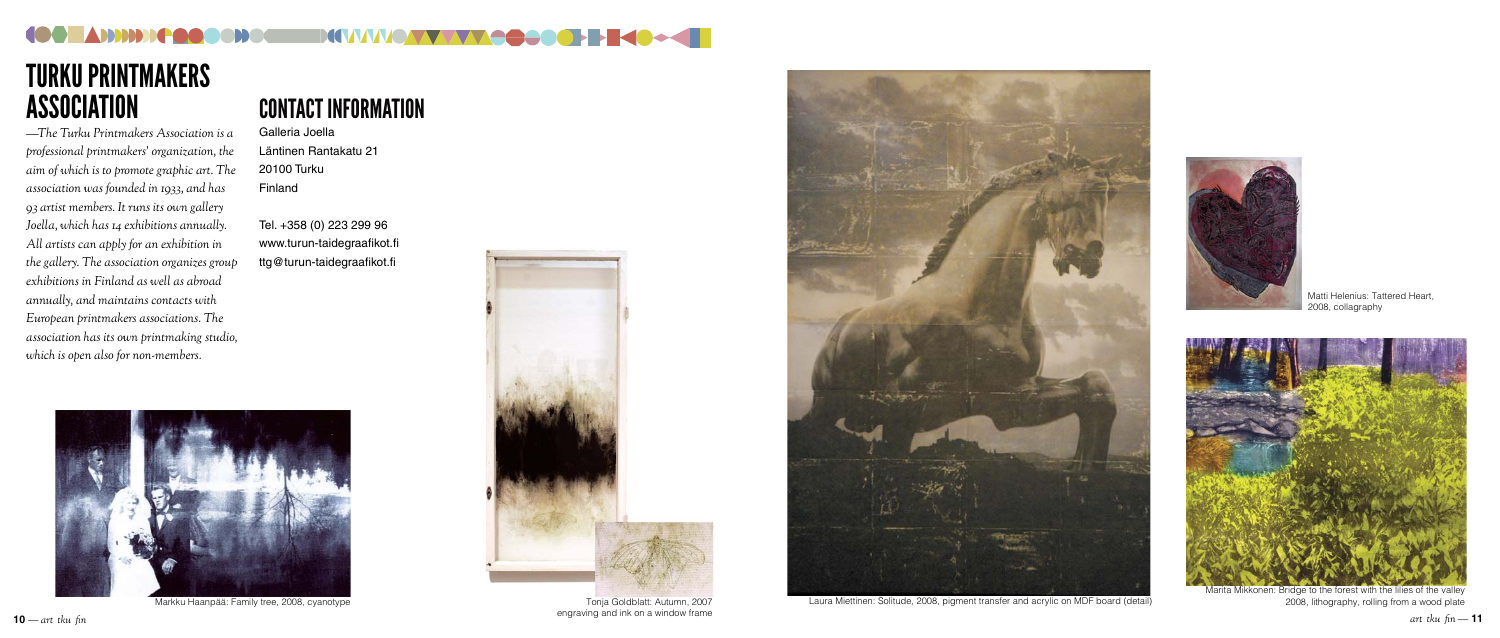#### **MATANAZIO AU**

### GALLERY TITANIK

*—Artists' Association Arte has its own artist-run gallery space Gallery Titanik in the very heart of Turku on the banks of the Aura River. The gallery was established in 1988 in a space previously occupied by a public lavatory. Since its founding, Gallery*  CONTACT INFORMATION Gallery Titanik Itäinen Rantakatu 8 20700 Turku

Finland



SUOMI - FINLAN  $Hi!$ We would like to receive a postcard from you. Feel free to write anything you want, about your hobbies for example. Definite answer to everyone! Regards Titanik personnel Our address

TITANIK

**12**  $-$  *art tku fin*  $-$  **13** 



www.titanik.fi

*Titanik has introduced good quality contemporary art, hosted hundreds of interesting exhibitions and acted as an alternative choice in the local art scene. Besides exhibitions the gallery*  space contains the office of Arte as well as the *Sumu Residence studio.*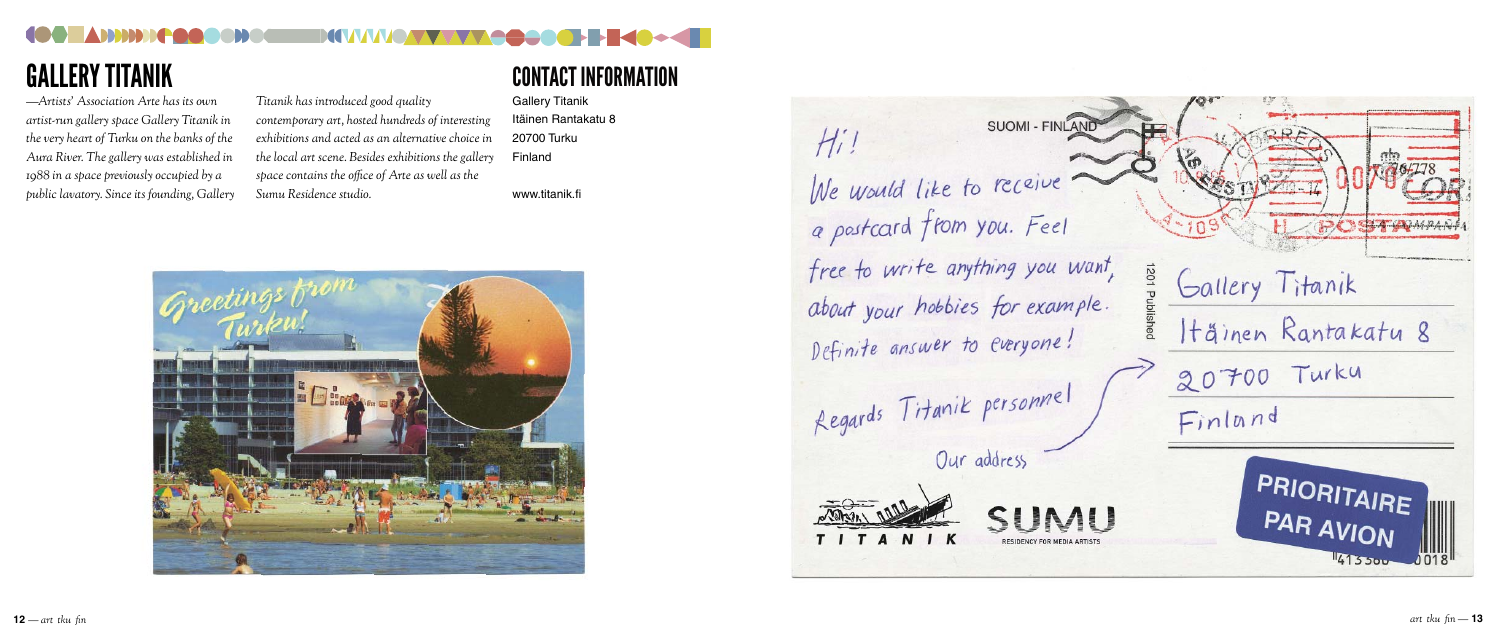#### 100 ADDIDICACOOD CEEDINA VALUE VY VYACOOOD BEI 40 - 4 B

# GALLERY Å

*—Turku Artists' Association is the oldest and largest artists' association in Turku. It is artist-run and has over 160 members. The main purpose of the organization is to look after the interests of artists and to promote both art and artists.*

*The association runs its own gallery, Gallery Å, in Turku. The gallery has around 14 exhibitions a year, with emphasis on present-day contemporary art.* 



Tiina Vainio: Conflict of interests, 2006. paintings in bacteria growing dishes



*Turku Artists' association organizes various exhibitions both in Finland and abroad, an annual exhibition open to all artists in the Turku region as well as the international environmental arts event Flux Aura.*

### CONTACT INFORMATION

Turku Artists' Association Gallery Å Kaskenkatu 1 20700 Turku Finland

Tel. +358 (0) 442 741 178 galleria@turuntaiteilijaseura.fi www.turuntaiteilijaseura.fi



Kaisu Koivisto's exhibition in Gallery Å, 2010



llona Niemi, 2006, Bodybags, oil on wood, sewn & stuffed vinyl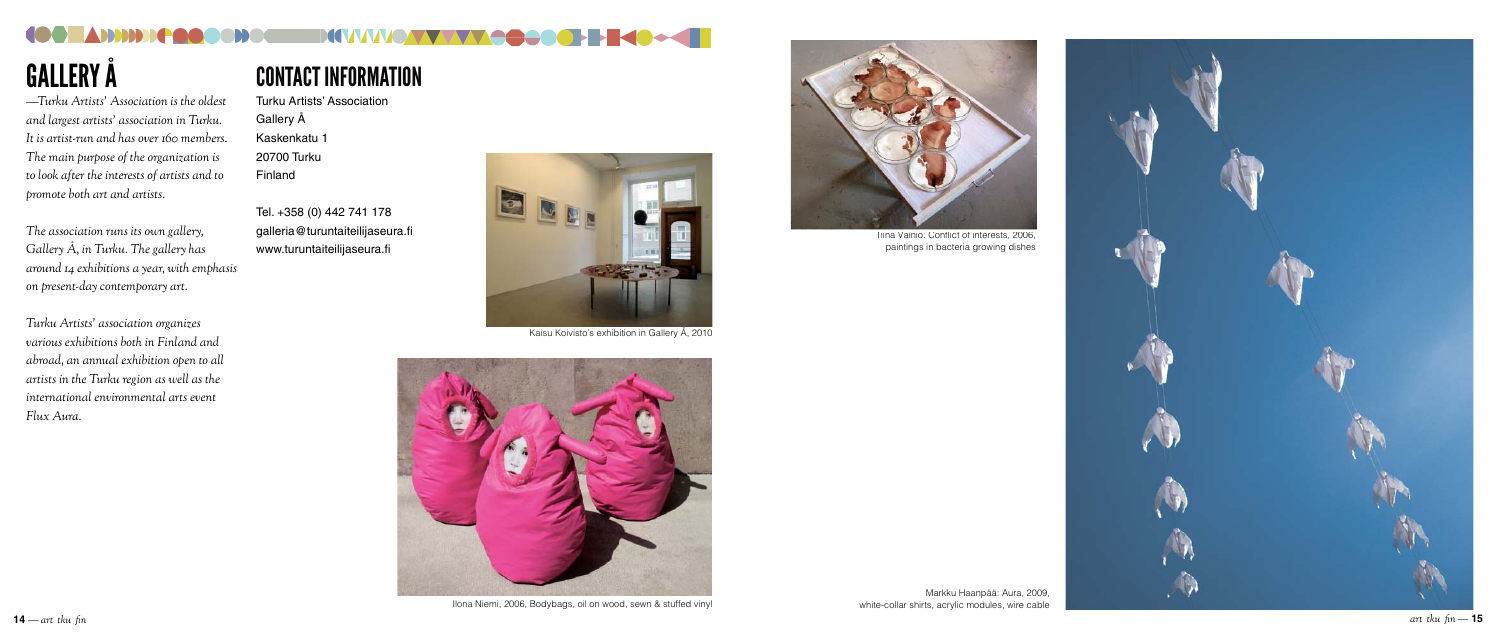Finnish artists and local children are making a mural about children's rights. Photo: Heli Konttinen are making a mural about children's rights. Photo: Minttu Sipola





#### **BAAAAVVVVAIIID**

### ATTRACTIVE RESIDENCES

## SUMU

*Since 2006, Artists' Association Arte has off ered international media artists 1—3 month long residencies in its media art residency Sumu. The residency program is meant for international media artists, working in the intersection of new technologies and contemporary art. The artists are provided with a studio adjoined to Arte's Gallery Titanik, and the accommodation is arranged in a nearby guesthouse by Åbo Akademi University. Transportation and other living expenses are not included in the program funding. The residency artists have the possibility to have an exhibition either in the Sumu studio or on Titanik's website, and they can arrange workshops or public screenings during the residency if they want to. International artists can apply for a residency at Sumu once a year with an individual submission. www.arte.fi* 

MAJALA RESIDENCE

*The Majala Inn, restored by the city of Salo, was opened for use in the year 2004 as the Majala Artists' Residence. The Majala Artists' Residence is administrated and is co-ordinated by Salo Art Museum. Majala was built in 1810 and is situated on the west side of Salo. The distance from the centre of Salo is two kilometres. Salo city (55.000 inhabitants) is located 50 kms from Turku and 115 from Helsinki. The Majala Artists' Residence includes premises for 1 - 4 month stays in the residence for two artists simultaneously and also the possibility for working in the Salo Artists' Association's graphics workshop situated in the building. Activities of the Majala Artists' Residence in Salo will increase and improve contacts between local artists and domestic and foreign guest artists. They will also promote interaction between artists and local people. A stay at Majala gives the artist a chance to work undisturbed, a quiet retreat. www.majala.fi* 

## ARTIST EXCHANGE

*Finnish-French artist exchange programme is a permanent co-operative project run by the Photographic Centre Peri, the Northern Photographic Centre, the Union of Artist Photographers and the Embassy of Finland in France. French partners involved in the project are Piece of Cake, Pole Image Haute Normandie, Centre Photographique d'Ile de France, Association Diaphane and the French Cultural Centre. The programme offers one Finnish photographer the chance of one month's residency in France, and, correspondingly, the same to a French photo grapher in Finland. www.peri.fi* 

### PERIODI

*Periodi is an international residency project for photographer artists and researchers of photographic art. In spring, an international photographer artist is enjoying a residency and in the autumn the artist will meet a researcher of art as a working partner. The aim of the autumn residency is the creation of an interactive relationship between an artist and an art researcher. www.peri.fi* 

# SAARI RESIDENCE

*Saari Residence is a manor owned and maintained by Kone Foundation as a research and production facility for researchers and artists. Interested applicants can apply for 2 to 3 month stays at the residence. In summertime the residence functions as a group residence. The residence has a wide range of workspaces, from a hall for theatre and dance to researchers' rooms and artists' studio. Saari Residence has capacity for 8 researchers and artists at any one time. For the group residences, larger numbers are possible.*  The residence also offers possibilities for family accommodation. Saari Residence has good connections with many different artists' *organizations and universities. Residence staff can assist the residents to find the possibilities for collaborative work which best suit their individual needs.*

*www.koneensaatio.fi /en/manor/*

### TAF TAF

*Turku Artists' Association has a communal residency in a suburb in Dakar. It is part of a co-operation project, which works for the general improvement of the poor neighbourhood. The residency is situated in the project's own cultural centre where the locals arrange literacy classes, other activities and run one of the few public libraries in Senegal.* 

*Residencies are open for Finnish and foreign artists and other professionals as well as for students of different fields. www.turuntaiteilijaseura.fi*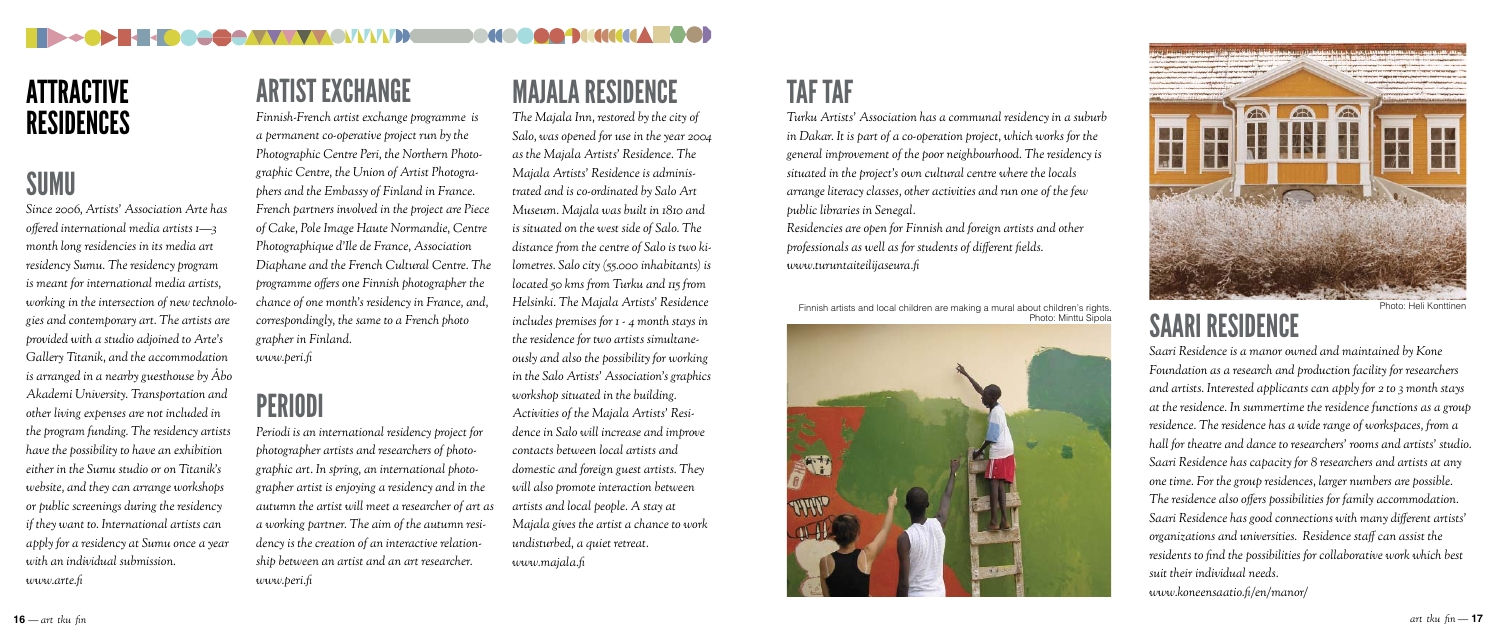#### **ADDIDICACCOOL** MWWOAT TROOP THE HO-

# FLUX AURA 2011

*—Flux Aura 2011 is an international environmental art event, which takes place in Turku by the Aura River in summer 2011. The event is part of the Turku 2011 European Capital of Culture. The art pieces of Flux Aura are connected to the Aura river – to running water, to the city, to life and nature around the river. The participants of the event are artists from Southwest Finland, who have chosen a partner to work with from either Finland or abroad. Flux Aura is linked to several other riverside cities around the world, in which the event is realized with the same format. The project's progress can be followed at the Live2011.com website. www.turuntaiteilijaseura.fi* 

> *—Living Room 306,4 km² is a city art festival arranged in Turku annually in early June by the Living Room Art Society. The festival lasts for four days, but some of the art works may stay in place longer. The site-specific and communal nature of the art pieces is important criteria in the selection of the works, and the call for applications is international. The number of realized art works varies from less than ten to around twenty depending on the year, and there are also club events and workshops arranged. For the duration of the festival Turku is transformed into a living room for the people, a space in which art is available to everyone with no entrance fees or borders. www.olohuone.org*



## LIFE ON A LEAF

*—The Finnish artist Jan-Erik Andersson's leaf shaped house Life on a Leaf, has been completed. The unique house, which functions as a home for Andersson's family in Turku, was first conceived in 1999. The house is the main part of Andersson's Doctorate in Fine Arts at the* 



Fluxations 2009: Tiina Valkeapää: Plastic globe



Antti Jussila and Jari Kallio participated Living Room 2008 with "Room"

# LIVING ROOM 306,4 KM<sup>2</sup>

*Academy of Fine Arts in Helsinki. In it Andersson imaginatively explores several issues which address the relationship between art and architecture, and between a house and its surroundings: Can you live in a picture* 

*or a sculpture?*